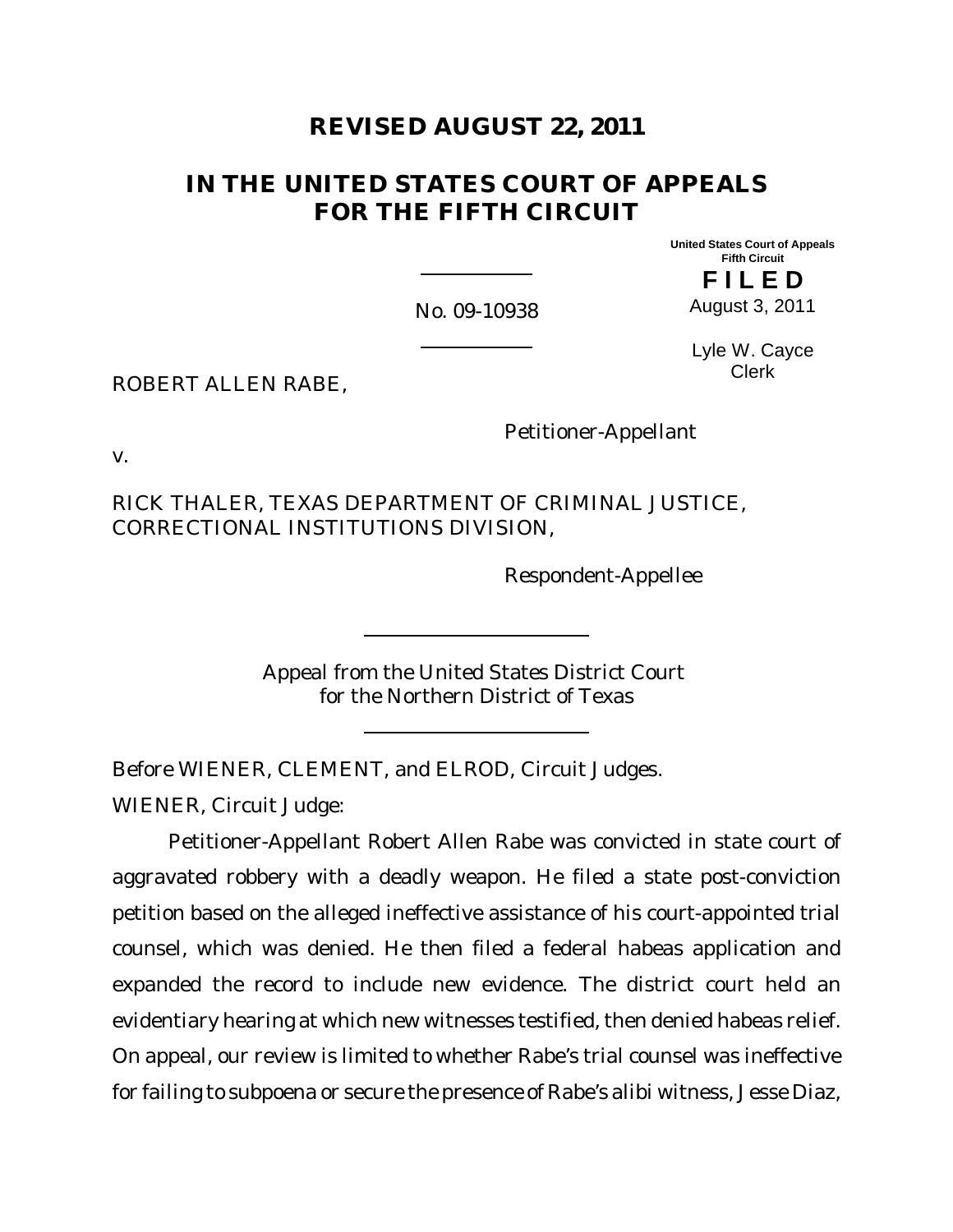at trial. In light of the Supreme Court's recent holding in *Cullen v. Pinholster*, 1 which restricts our review in these cases strictly to the contents of the statecourt record, we conclude that the state court reasonably determined that Rabe's assistance of counsel was not ineffective and affirm the district court's denial of habeas relief.

## **I. FACTS & PROCEEDINGS**

At approximately 2:00 p.m., three individuals entered a liquor store and robbed the store clerk at gunpoint. During a six-person photo lineup and again at trial, the clerk identified Rabe as one of those individuals. According to the clerk's testimony at trial, he specifically focused his attention on Rabe during the robbery because Rabe was the one who had a gun pointed at the clerk's chest. At trial, the clerk conceded that during the photo lineup, he had been unsure whether he had identified the right person, but in the courtroom he was "absolutely positive" that defendant Rabe was one of the men who had robbed the store. The robbery was also recorded on a video surveillance camera, and the videotape, though grainy, was admitted into evidence and shown to the jury.

Rabe's alibi was that, at the time of the robbery, he was working with Jesse Diaz on an air conditioner for Vincent Avalos at Avalos's house. Rabe alleges that before trial he gave his court-appointed attorney, Michael Smith, the names of Avalos, Avalos's wife, and Diaz as potential alibi witnesses, but that Smith did contact any of them to testify at trial.

A jury convicted Rabe of aggravated robbery with a deadly weapon. After the conviction, but before sentencing, Rabe's sister watched the surveillance video and noticed that the suspect alleged to be Rabe—who has tattoos on both of his arms—did not appear to have tattoos. Smith then raised this issue at sentencing, but Rabe was nevertheless sentenced to forty-eight years in prison,

<sup>1</sup> 131 S. Ct. 1388 (2011).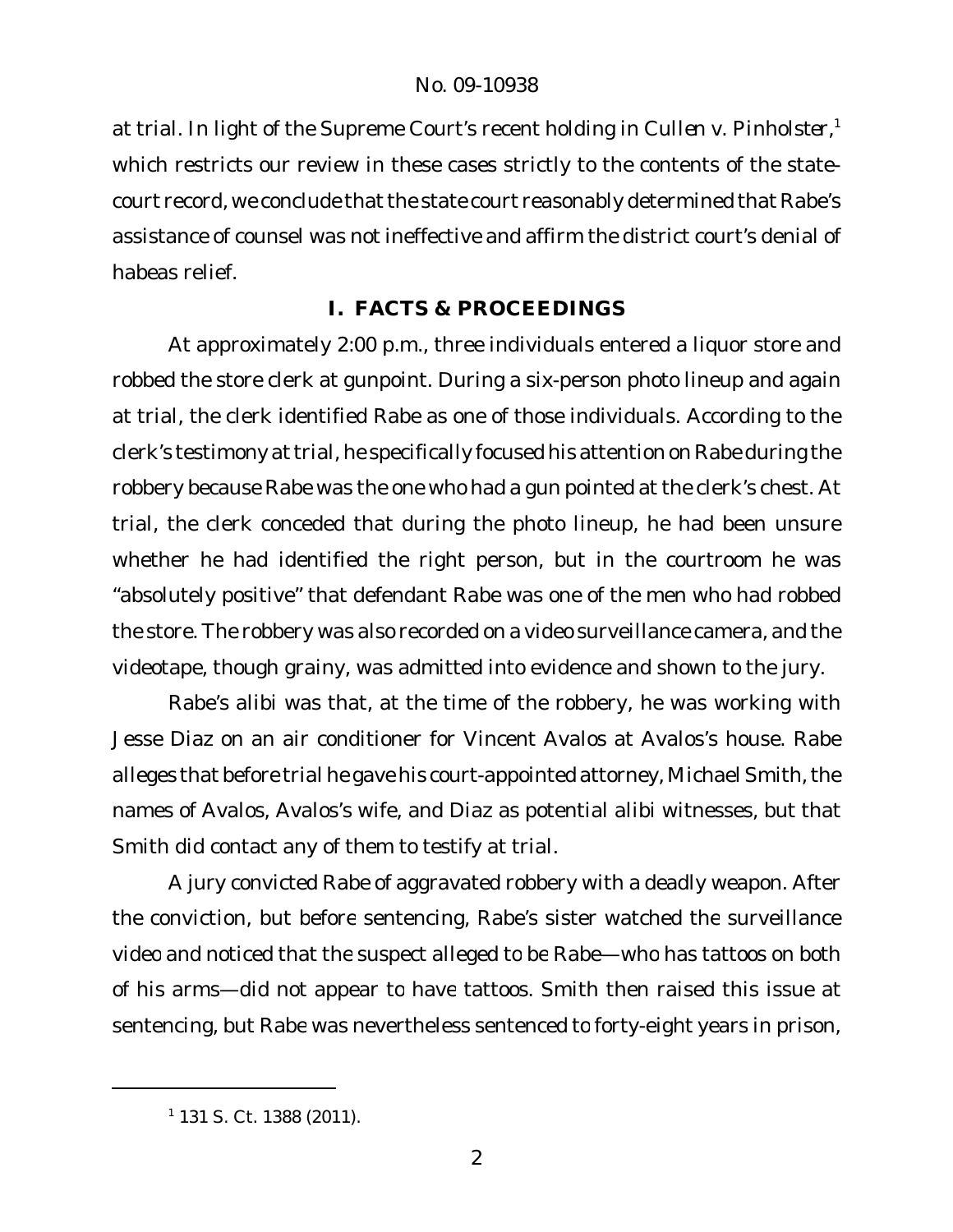calculated in part by enhancements for two prior felony convictions. Rabe's conviction and sentence were affirmed on appeal.

Rabe filed a state post-conviction petition in which he alleged that Smith had provided ineffective assistance of counsel. Smith submitted an affidavit in response to Rabe's allegations, which the court attached to its findings of fact and conclusions of law in denying Rabe's petition. The state trial court concluded:

While counsel admits to some errors, this Court does not find the errors so serious that he was not functioning as counsel guaranteed by the Sixth Amendment. Applicant has not proven that counsel's omissions or mistakes raise a reasonable probability that the outcome of the trial would be different but for the errors. Nor does this Court find that the minimally deficient purpose prejudiced him by depriving him of a fair trial.

A state appeals court affirmed, and the Texas Court of Criminal Appeals denied relief without written order based on the findings of the trial court.

Rabe then filed a federal habeas application asserting as his sole ground of relief that he had received ineffective assistance of counsel<sup>2</sup> because Smith: (1) did not subpoena three alibi witnesses, including Diaz; and (2) failed to investigate or present evidence that the suspect in the surveillance video, alleged to be Rabe, did not have tattoos on his arms as does Rabe.

As the district court was troubled by the state court's failure to address Smith's concession that he "probably dropped the ball" for not sooner discovering the "tattoo defense," it scheduled an evidentiary hearing to explore the factual basis of Rabe's claim of ineffective assistance of counsel. At the evidentiary hearing, Avalos and his wife testified that they had hired Rabe to fix their air conditioner and paid him the day following the robbery, which they would not

 $2$  Rabe first filed a pro se application asserting eleven claims. Thereafter, however, counsel was appointed and he filed an amended application asserting only this single ground for relief.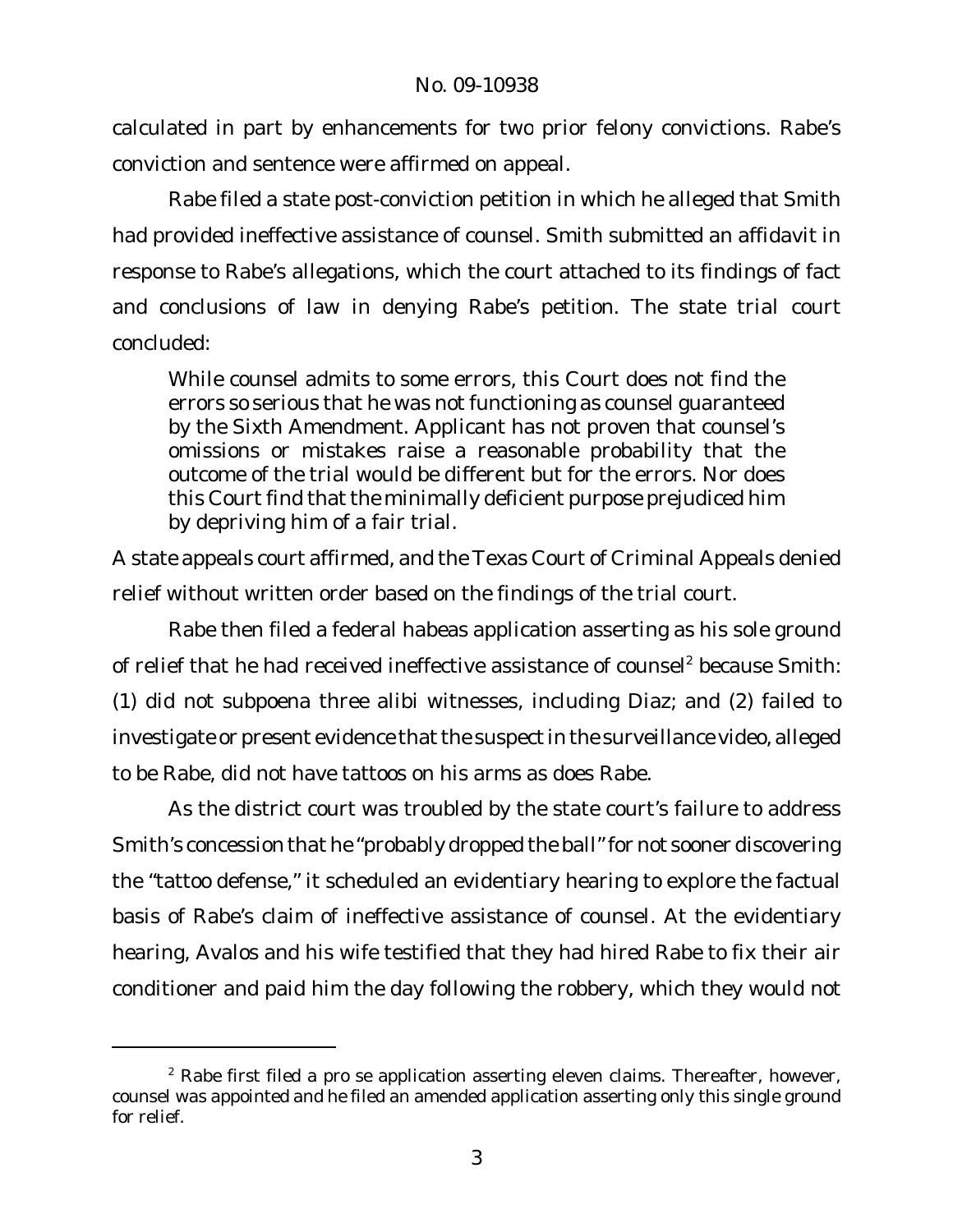#### No. 09-10938

have done had the work not been completed. Neither of them could confirm, however, that Rabe was at their house at the time of the robbery. They also testified that they were not contacted by Smith or asked to testify at Rabe's trial. In addition, Rabe expanded the record to include an affidavit from Diaz in which he stated that on the day of the robbery, he had worked with Rabe from 11:00 a.m. until 5:30 p.m. Diaz also testified that he had never been contacted by Smith. A letter from Diaz to Rabe was added to the record, however, in which Diaz explained that he *was* subpoenaed by Smith but was confused about the date of the trial and left for a job on the day of trial.

After the evidentiary hearing, the magistrate judge who had conducted it entered findings and recommended that the district court deny Rabe's habeas application. The magistrate judge noted his concern that, because Rabe had made no attempt to introduce this evidence or obtain statements from these witnesses at the state habeas proceedings, "it is doubtful whether a federal court even has discretion to conduct an evidentiary hearing." Nevertheless, the magistrate judge considered the evidence in the federal record and concluded that Rabe had failed to show: (1) "how the testimony of [Avalos and his wife] would have been helpful to the defense," and (2) "that Diaz was both available and willing to testify at his trial." In addition, the magistrate judge noted that the surveillance video was "of poor quality" and only showed the top of the suspect's forearms, which was inconclusive, given that Rabe's tattoos are on the *underside* of his forearms and his biceps. The magistrate judge recommended denial of Rabe's application, and the district court adopted the findings and the recommendation of the magistrate judge. Rabe timely filed a notice of appeal, and the district court denied a certificate of appealability (COA).

Rabe then applied for a COA in this court, which we granted. We limited our review to Rabe's claim "that counsel was ineffective for failing to subpoena and/or secure the presence of Jesse Diaz as a witness during Rabe's trial . . .

4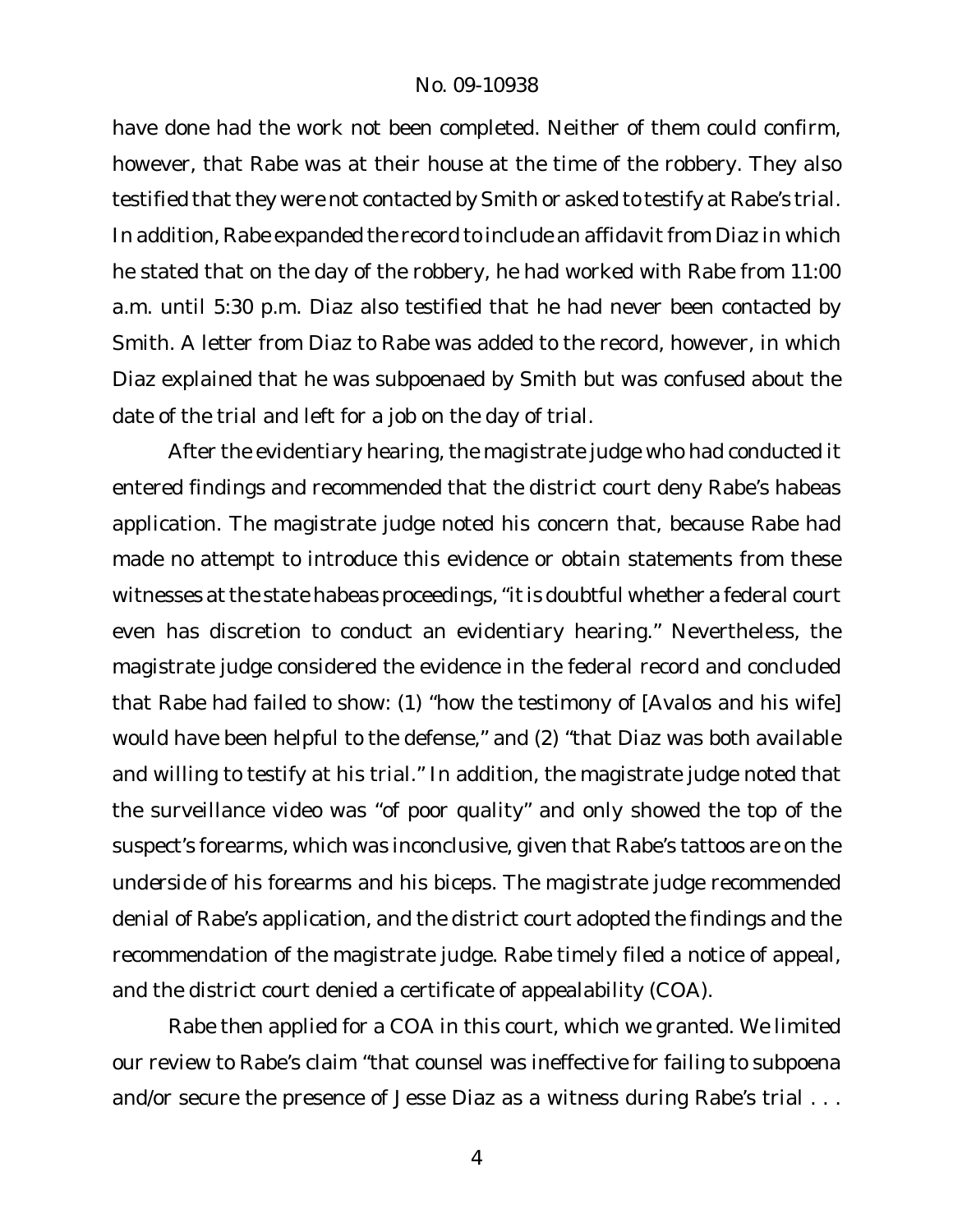including whether the district court should have called Diaz to testify at an evidentiary hearing on that claim."

## **II. ANALYSIS**

**A. Standard of Review**

On appeal from the district court's denial of Rabe's federal habeas application, we review that court's findings of fact for clear error and its conclusions of law de novo, applying the same standard of review to the state court's decision that the district court applied.<sup>3</sup> Because Rabe filed his federal habeas application after 1996, the Anti-Terrorism and Effective Death Penalty Act of 1996 (AEDPA) applies to his claims.<sup>4</sup> Pursuant to the AEDPA, we may grant habeas corpus relief to Rabe only if the state court's adjudication of his claim on the merits:

(1) resulted in a decision that was contrary to, or involved an unreasonable application of, clearly established Federal law, as determined by the Supreme Court of the United States; or (2) resulted in a decision that was based on an unreasonable determination of the facts in light of the evidence presented in the State court proceeding.<sup>5</sup>

In addition, the AEDPA instructs that "a determination of a factual issue made by a State court shall be presumed to be correct."<sup>6</sup>

**B. We May Only Consider the Evidence in the State-Court Record**

Earlier this year, the Supreme Court held, in *Cullen v. Pinholster*, that federal review of a state prisoner's habeas claim is "limited to the record that was before the state court that adjudicated the claim on the merits."<sup>7</sup> The Court

6 *Id.* § 2254(e)(1).

<sup>3</sup> *Robertson v. Cain*, 324 F.3d 297, 301 (5th Cir. 2003).

<sup>4</sup> *Lindh v. Murphy*, 521 U.S. 320, 324-26 (1997).

 $5$  28 U.S.C. § 2254(d).

<sup>7</sup> 131 S. Ct. at 1398.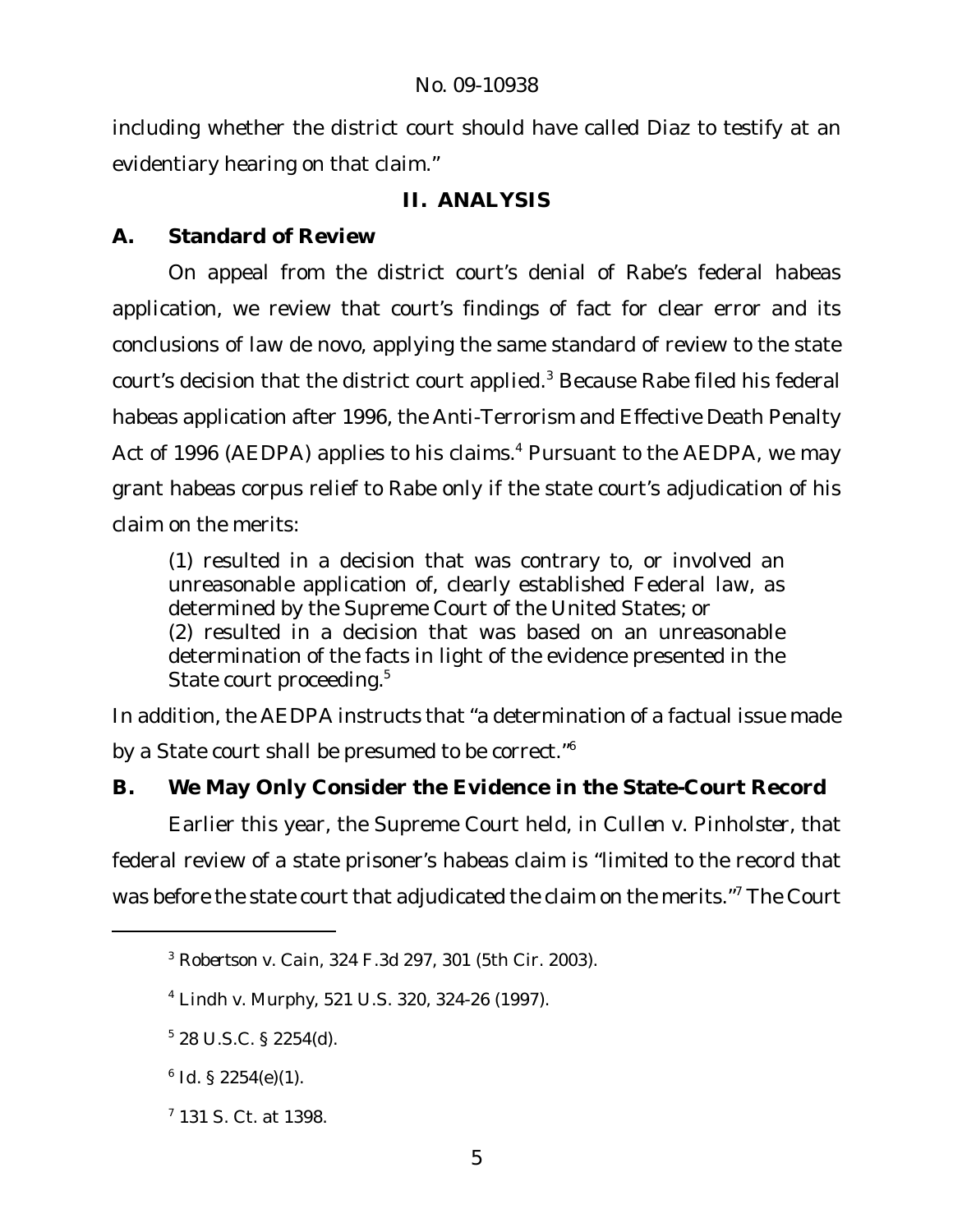went on to explain that "evidence introduced in federal court *has no bearing* on § 2254(d)(1) review. If a claim has been adjudicated on the merits by a state court, a federal habeas petitioner must overcome the limitation of § 2254(d)(1) on the record that was before that state court."<sup>8</sup>

In our review of Rabe's habeas application, therefore, we may not consider any of the evidence presented for the first time in federal court. That evidence included: (1) the testimony of Avalos and his wife, (2) Diaz's affidavit, and (3) Diaz's letter to the court.

**C. Rabe Did Not Show That Diaz Was Able and Willing to Testify at Trial**

First, we must determine, *based only on the state-court record*, whether that court's decision—that Smith was *not*ineffective for failing to subpoena Diaz or secure his presence at trial—was unreasonable under § 2254(d). We review claims of ineffective assistance of counsel under the two-prong test articulated by the Supreme Court in *Strickland v. Washington*. <sup>9</sup> To obtain habeas relief on that ground, the petitioner must show that: (1) his counsel's performance was deficient, i.e., "counsel made errors so serious that counsel was not functioning as the 'counsel' guaranteed the defendant by the Sixth Amendment," and (2) the deficient performance prejudiced the petitioner, i.e., "counsel's errors were so serious as to deprive the defendant of a fair trial."<sup>10</sup> "[A] court deciding an actual ineffectiveness claim must judge the reasonableness of counsel's challenged conduct on the facts of the particular case, viewed as of the time of counsel's conduct. . . . [T]he court should recognize that counsel is strongly presumed to

<sup>8</sup> *Id.* at 1400 (emphasis added).

 $9466$  U.S. 668 (1984).

<sup>10</sup> *Id.* at 687.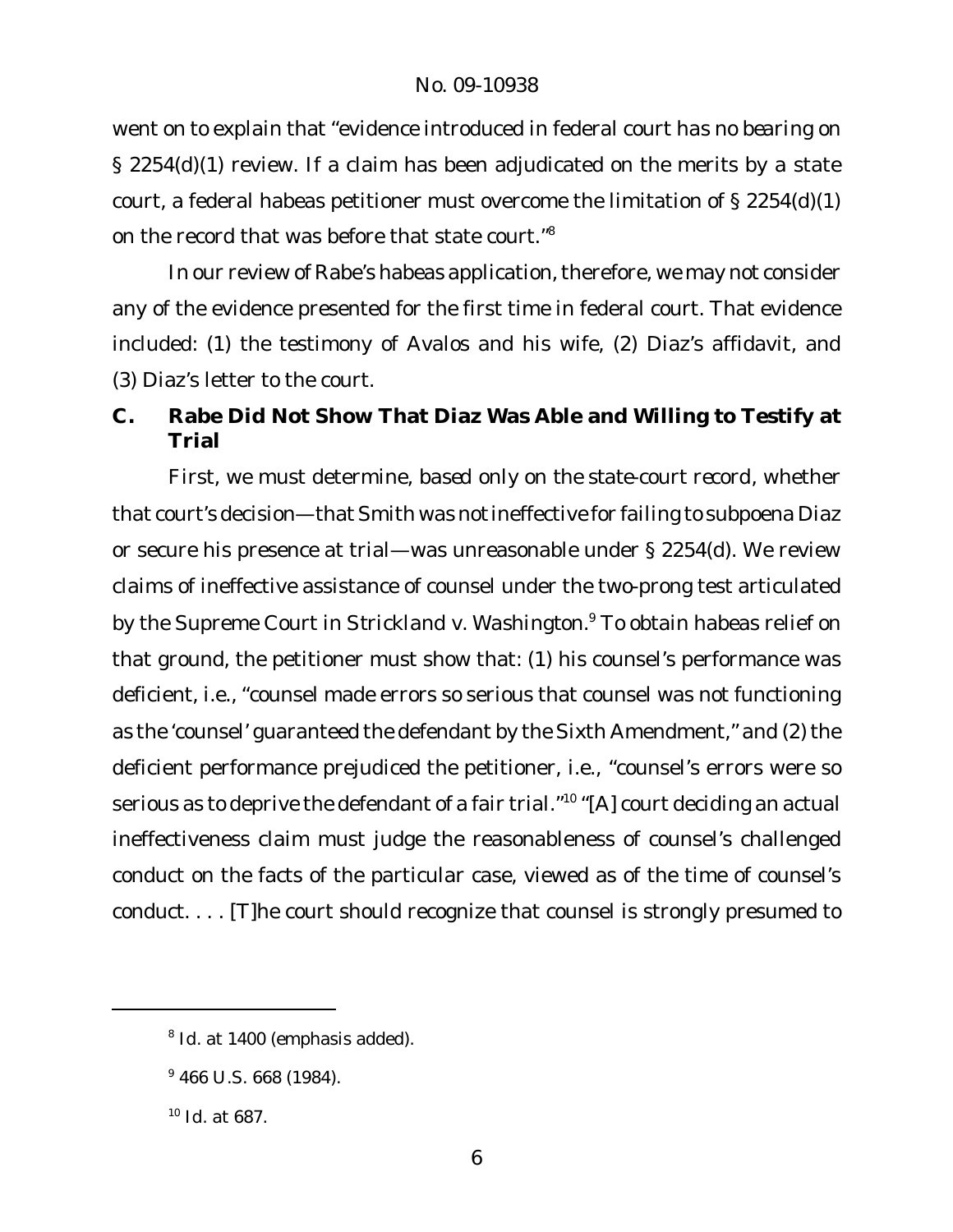have rendered adequate assistance and made all significant decisions in the exercise of reasonable professional judgment."<sup>11</sup>

In Rabe's state post-conviction petition, he alleged that he "advised [Smith] that Jessie Diaz was working with [Rabe] on the day of the robbery and would likely testify on his behalf" and that "[Smith] did not interview [Diaz] or have [him] present to testify at trial." He further alleged that Diaz "would have testified that at the time of the robbery, [Rabe] was doing house repairs. . . . It is therefore likely had [Smith] presented [Diaz] the outcome of the trial would have been different." But, Rabe did not support this claim with any evidence that would establish that, *but for* Smith's deficient performance, Diaz *would* have testified as Rabe's alibi at trial. Instead, the only evidence in the state record regarding this claim was an affidavit from Smith, which stated:

My recollection is I made numerous attempts to contact these witnesses [including Diaz]. I do have notes in my file that I left messages with these witnesses. These notes are attached to this affidavit. There is also what appears to be a mapsco number of "34N" next to a [Diaz's] name indicating that I looked up this witness's address in an effort to speak to him.

Although I have no independent recollection of speaking with any of these witnesses, there is no doubt I at least attempted to contact these people.

Furthermore I spoke to Jay Monych, my investigator on this case, and he specifically recalls that we made attempts to contact the listed witness, Jesse Diaz, on Mohawk Drive.

There is no doubt in my mind that these witnesses either never called me back or turned out to be of no use to Mr. Rabe's cause.

Rabe's allegations and Smith's affidavit were, therefore, the only evidence before the state court relating to whether Diaz was subpoenaed or could have been present at Rabe's trial.

<sup>11</sup> *Id.* at 690.